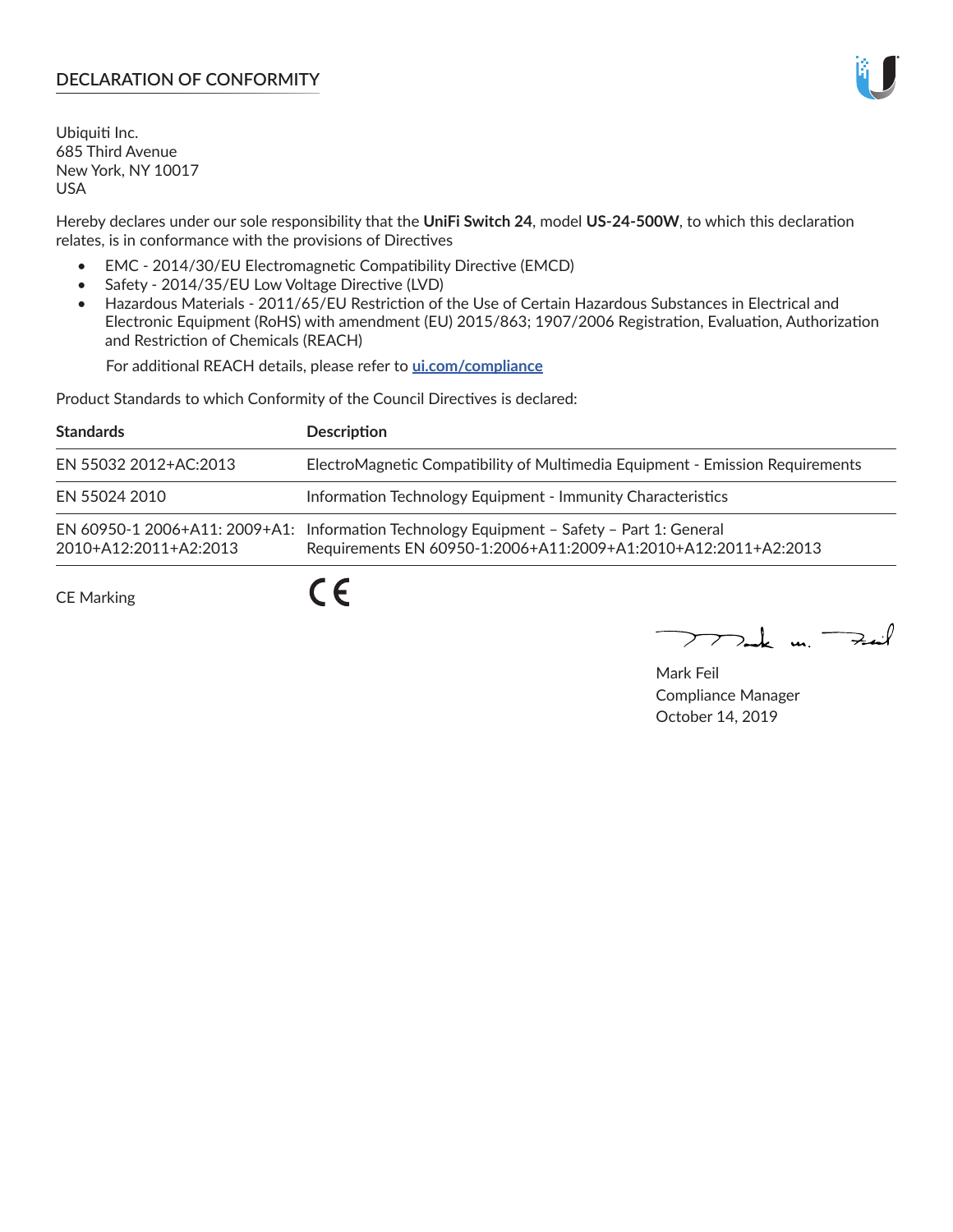# **DECLARATION OF CONFORMITY**



## **български** [Bulgarian]

С настоящото Ubiquiti декларира, че това устройство US-24-500W е в съответствие със съществените изисквания и други приложими разпоредби на Директиви 2014/30/ЕС, 2014/35/ЕС.

## **Hrvatski** [Croatian]

Ubiquiti ovim putem izjavljuje da je ovaj uređaj US-24-500W sukladan osnovnim zahtjevima i ostalim bitnim odredbama Direktiva 2014/30/EU, 2014/35/EU.

# **Čeština** [Czech]

Ubiquiti tímto prohlašuje, že toto US-24-500W zařízení, je ve shodě se základními požadavky a dalšími příslušnými ustanoveními směrnic 2014/30/EU, 2014/35/EU.

## **Dansk** [Danish]

Hermed, Ubiquiti, erklærer at denne US-24-500W enhed, er i overensstemmelse med de væsentlige krav og øvrige relevante krav i direktiver 2014/30/EU, 2014/35/EU.

## **Nederlands** [Dutch]

Hierbij verklaart Ubiquiti, dat deze US-24-500W apparaat, in overeenstemming is met de essentiële eisen en de andere relevante bepalingen van richtlijnen 2014/30/EU, 2014/35/EU.

### **English**

Hereby, Ubiquiti, declares that this US-24-500W device, is in compliance with the essential requirements and other relevant provisions of Directives 2014/30/EU, 2014/35/EU.

## **Eesti keel** [Estonian]

Käesolevaga Ubiquiti kinnitab, et antud US-24-500W seade, on vastavus olulistele nõuetele ja teistele asjakohastele sätetele direktiivide 2014/30/EL, 2014/35/EL.

### **Suomi** [Finnish]

Täten Ubiquiti vakuuttaa, että tämä US-24-500W laite, on yhdenmukainen olennaisten vaatimusten ja muiden sitä koskevien direktiivien 2014/30/EU, 2014/35/EU.

# **Français** [French]

Par la présente Ubiquiti déclare que l'appareil US-24-500W, est conforme aux exigences essentielles et aux autres dispositions pertinentes des directives 2014/30/UE, 2014/35/UE.

# **Deutsch** [German]

Hiermit erklärt Ubiquiti, dass sich dieses US-24-500W Gerät, in Übereinstimmung mit den grundlegenden Anforderungen und den anderen relevanten Vorschriften der Richtlinien 2014/30/EU, 2014/35/EU befindet.

# **Ελληνικά** [Greek]

Δια του παρόντος, Ubiquiti, δηλώνει ότι αυτή η συσκευή US-24-500W, είναι σε συμμόρφωση με τις βασικές απαιτήσεις και τις λοιπές σχετικές διατάξεις των οδηγιών 2014/30/EE, 2014/35/EE.

### **Magyar** [Hungarian]

Ezennel Ubiquiti kijelenti, hogy ez a US-24-500W készülék megfelel az alapvető követelményeknek és más vonatkozó 2014/30/EU, 2014/35/EU irányelvek rendelkezéseit.

# **Íslenska** [Icelandic]

Hér, Ubiquiti, því yfir að þetta US-24-500W tæki er í samræmi við grunnkröfur og önnur viðeigandi ákvæði tilskipana 2014/30/ESB, 2014/35/ESB.

### **Italiano** [Italian]

Con la presente, Ubiquiti, dichiara che questo dispositivo US-24-500W, è conforme ai requisiti essenziali ed alle altre disposizioni pertinenti delle direttive 2014/30/UE, 2014/35/UE.